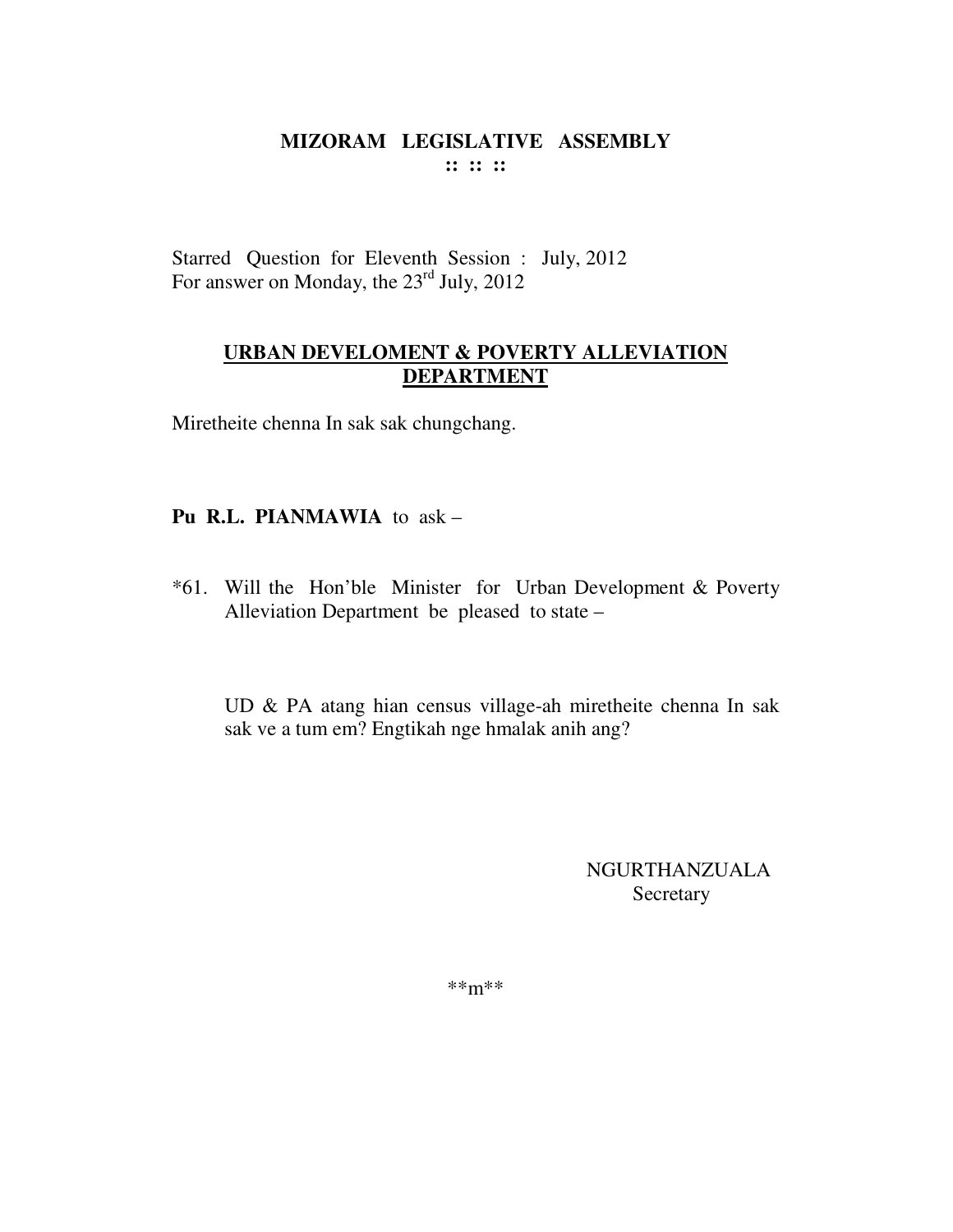Starred Question for Eleventh Session : July, 2012 For answer on Monday, the  $23<sup>rd</sup>$  July, 2012

# **LOCAL ADMINISTRATION DEPARTMENT**

13<sup>th</sup> Finance Commission atanga sum hmuh chungchang.

## **Pu K. LIANTLINGA** to ask –

- \*62. Will the Hon'ble Minister for Local Administration Department be pleased to state –
	- (a) Kum 2011-2012 chhung hian  $13<sup>th</sup>$  Finance Commission atang hian sum engzatnge hmuh a nih tawh? Village Council/Local Council Account-ah Transferred vek a ni tawh em?
	- (b) Kum 2011-2012 atan hian Performance grant engzatnge hmuh a nih? Hmuh anih chuan eng atan nge hman a nih?

NGURTHANZUALA Secretary

\*\*m\*\*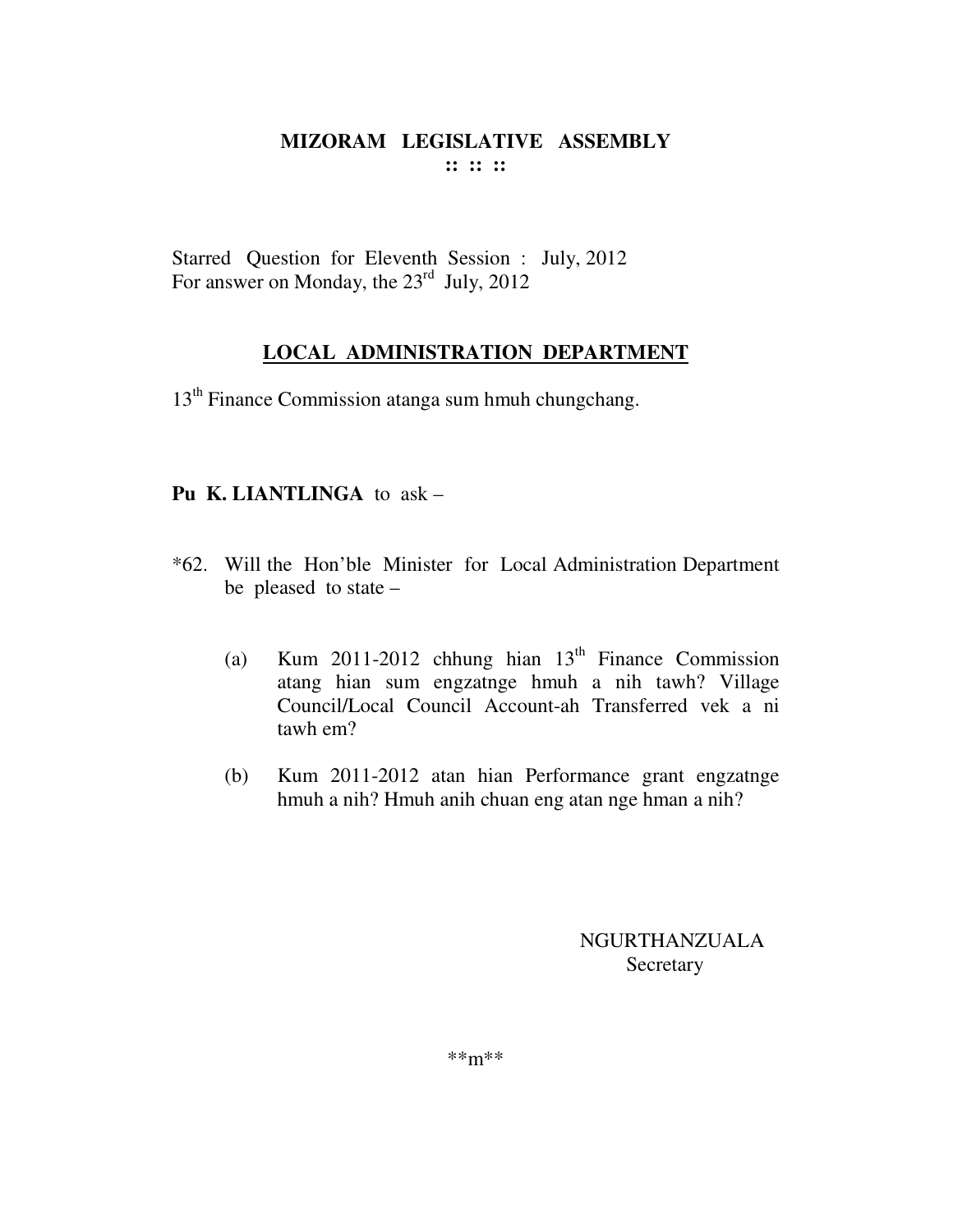Starred Question for Eleventh Session : July, 2012. For answer on Monday, the 23<sup>rd</sup> July, 2012.

## **FOOD, CIVIL SUPPLIES & CONSUMER AFFAIRS DEPARTMENT**

Cement man sang chungchang

## **Pu LALDUHOMA** to ask –

- \*63. Will the Hon'ble Minister for Food, Civil Supplies & Consumer Affairs Department be pleased to state –
	- a) Mizoramah Cement man a sang bik hle-a sawi hi a dik em?
	- b) A dik chuan engvang nge?

 NGURTHANZUALA **Secretary** 

...st…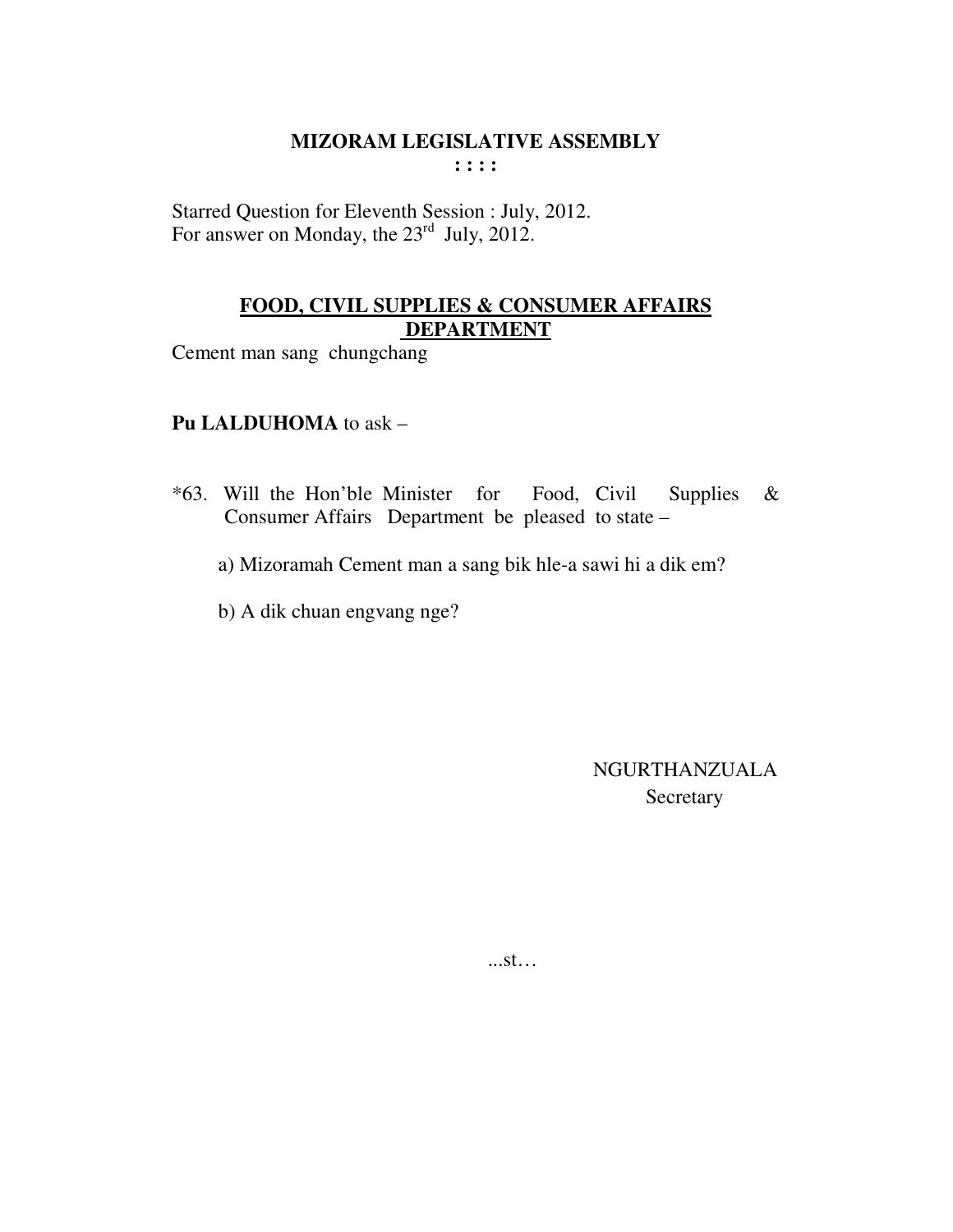Starred Question for Eleventh Session : July, 2012. For answer on Monday, the  $23<sup>rd</sup>$  July, 2012.

## **FOOD, CIVIL SUPPLIES & CONSUMER AFFAIRS DEPARTMENT**

Cooking Gas chungchang.

# Pu C. RAMHLUNA to ask -**Pu LALTHANSANGA**

- \*64. Will the Hon'ble Minister for Food, Civil Supplies & Consumer Affairs Department be pleased to state –
	- (a) Tuna Mizoram cooking gas quota hi thla khatah engzatnge?
	- (b) Tunah hian Mizoramah cooking gas consumer cards engzatnge awm a, chung zawng zawng gas cylinder dawn tur chu engzatnge?
	- (c) January, February, March, April, May leh June, 2012-ah te Food, Civil Supplies & Consumer Affairs Department atangin special-in an dil avanga cooking gas cylinder engzat theuh nge pek chhuah a nih?
	- (d) Heng zingah hian consumer card nena en mila pek engzatnge awm a, consumer card nena en mil lohin engzatnge pek chhuah a nih?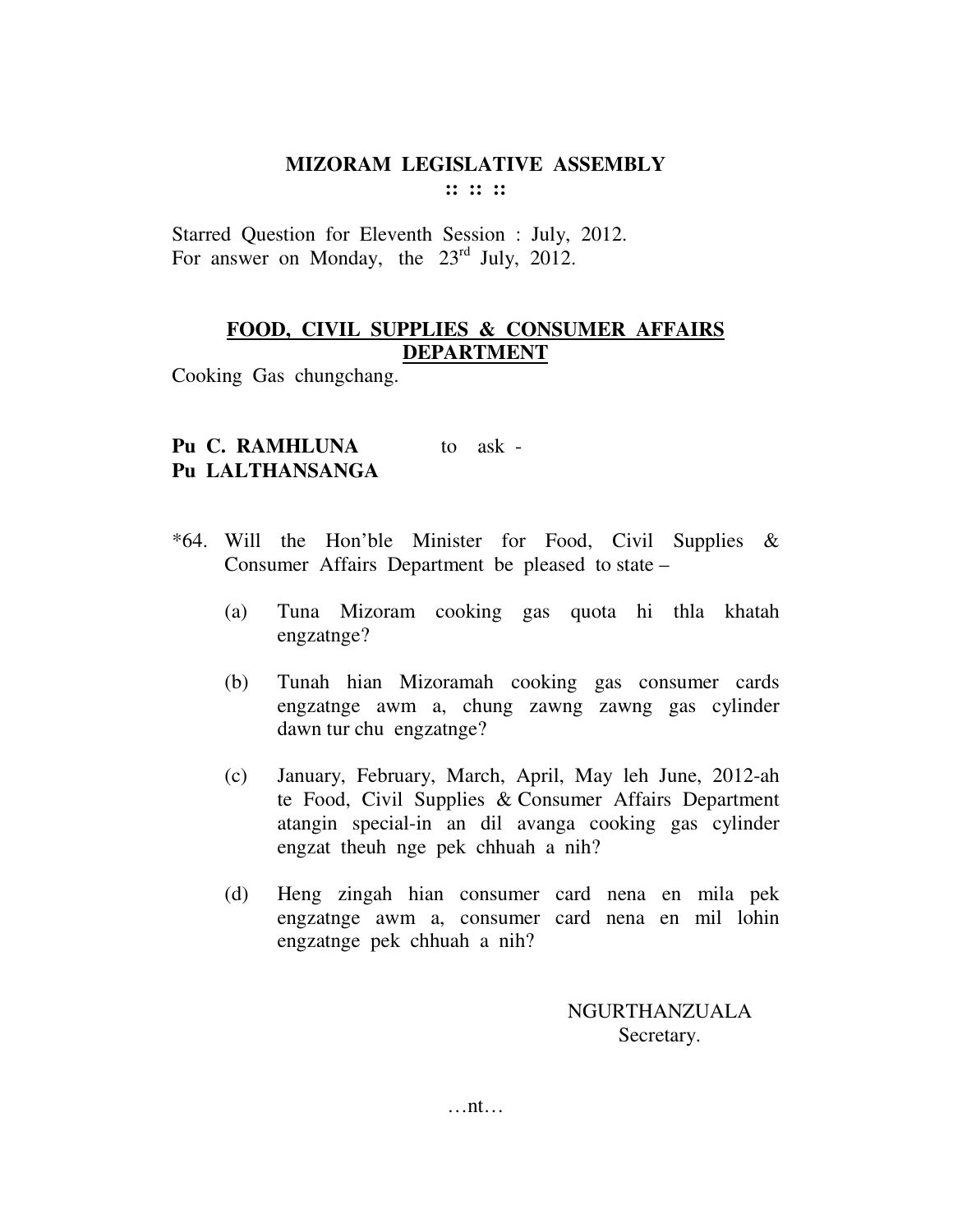Starred Question for Eleventh Session : July, 2012. For answer on Monday, the  $23<sup>rd</sup>$  July, 2012.

## **TAXATION DEPARTMENT**

Way bill chungchang

### **Pu LALTHANSANGA** to ask –

- \*65. Will the Hon'ble Minister for Taxation Department be pleased to state –
	- a) Sorkar hian way-bill hi engvangin nge a pek thin?
	- b) Engtik atangin nge a tih tawp tak?
	- c) Engvang nge?

 NGURTHANZUALA Secretary

..st..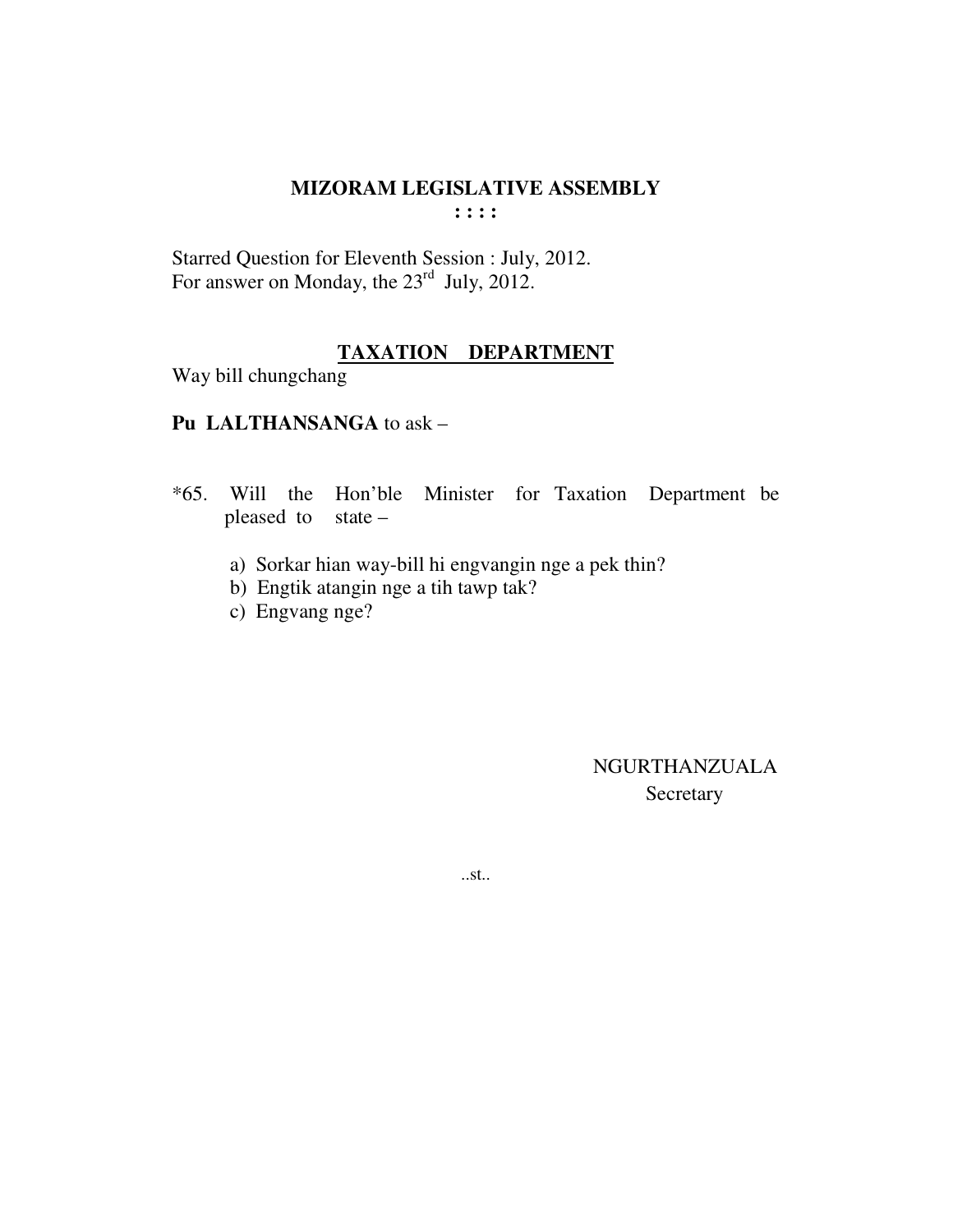Starred Question for Eleventh Session : July, 2012 For answer on Monday, the  $23<sup>rd</sup>$  July, 2012

#### **HOME DEPARTMENT**

Sainik School, Chhingchhip chungchang.

**Pu** K. **LIANZUALA** to ask –

- \*66. Will the Hon'ble Minister for Home Department be pleased to state –
	- (a) Sainik School Chhingchhip atan pawisa sanction engzatnge hmuh a nih ?
	- (b) Sainik School Chhingchhip atan hian pawisa engzatnge Release a nih tawh ?
	- (c) Sainik School Chhingchhip sa mek tu Contractor hi tunge ?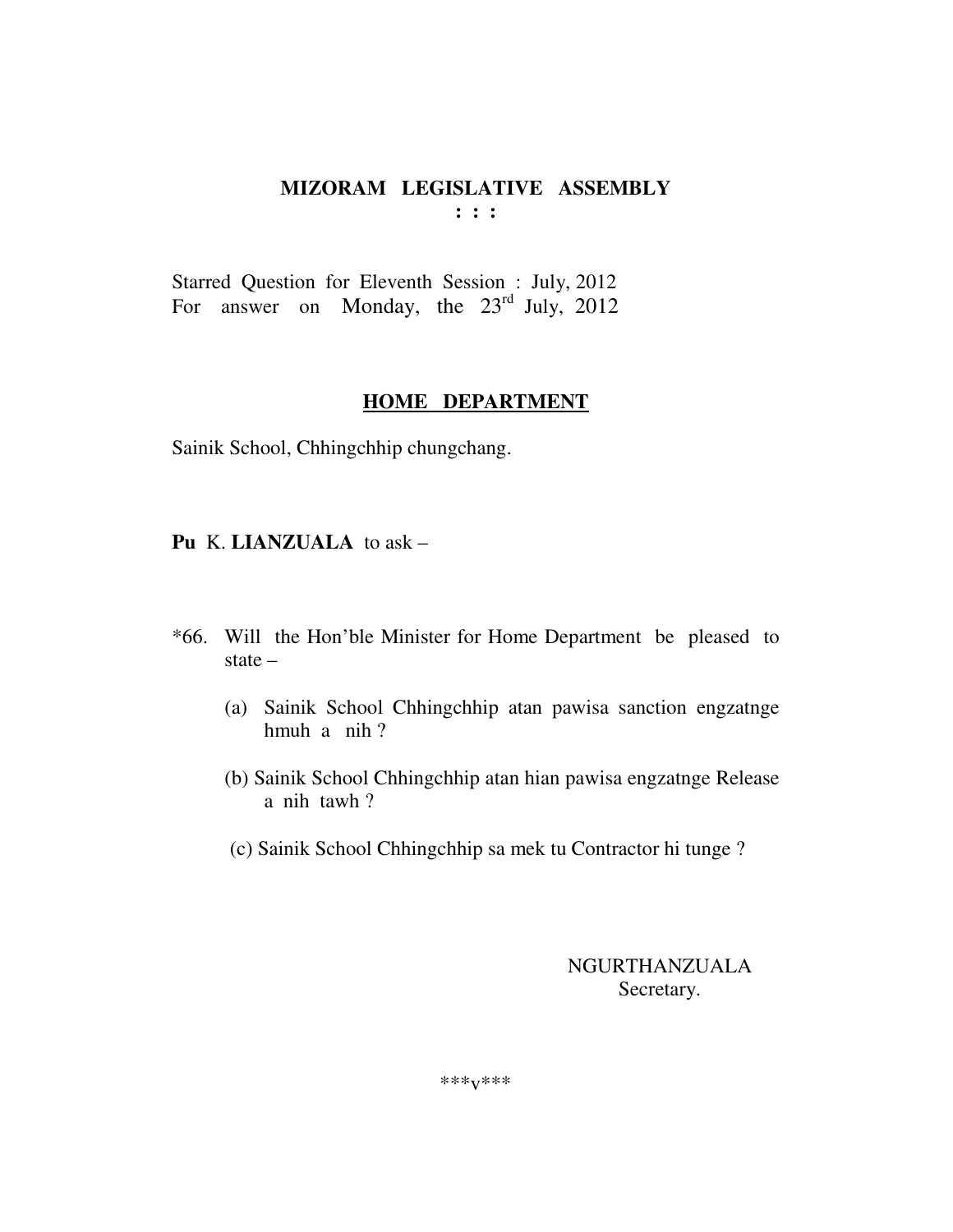Starred Question for Eleventh Session : July, 2012 For answer on Monday, the  $23^{rd}$  July, 2012

#### **HOME DEPARTMENT**

Ralthuam man chungchang.

Pu LALROBIAKA to ask -

- \*67. Will the Hon'ble Minister for Home Department be pleased to state  $-$ 
	- Kum 2011-2012, 2012- tun thlengin Ralthuam engzatnge  $a)$ man a nih tawh?
	- Ralthuam man, a bikin Pistol, Revolver te hi engtia dahthat,  $b)$ thehthang nge a nih?

**NGURTHANZUALA** Secretary.

\*\*\* $V$ \*\*\*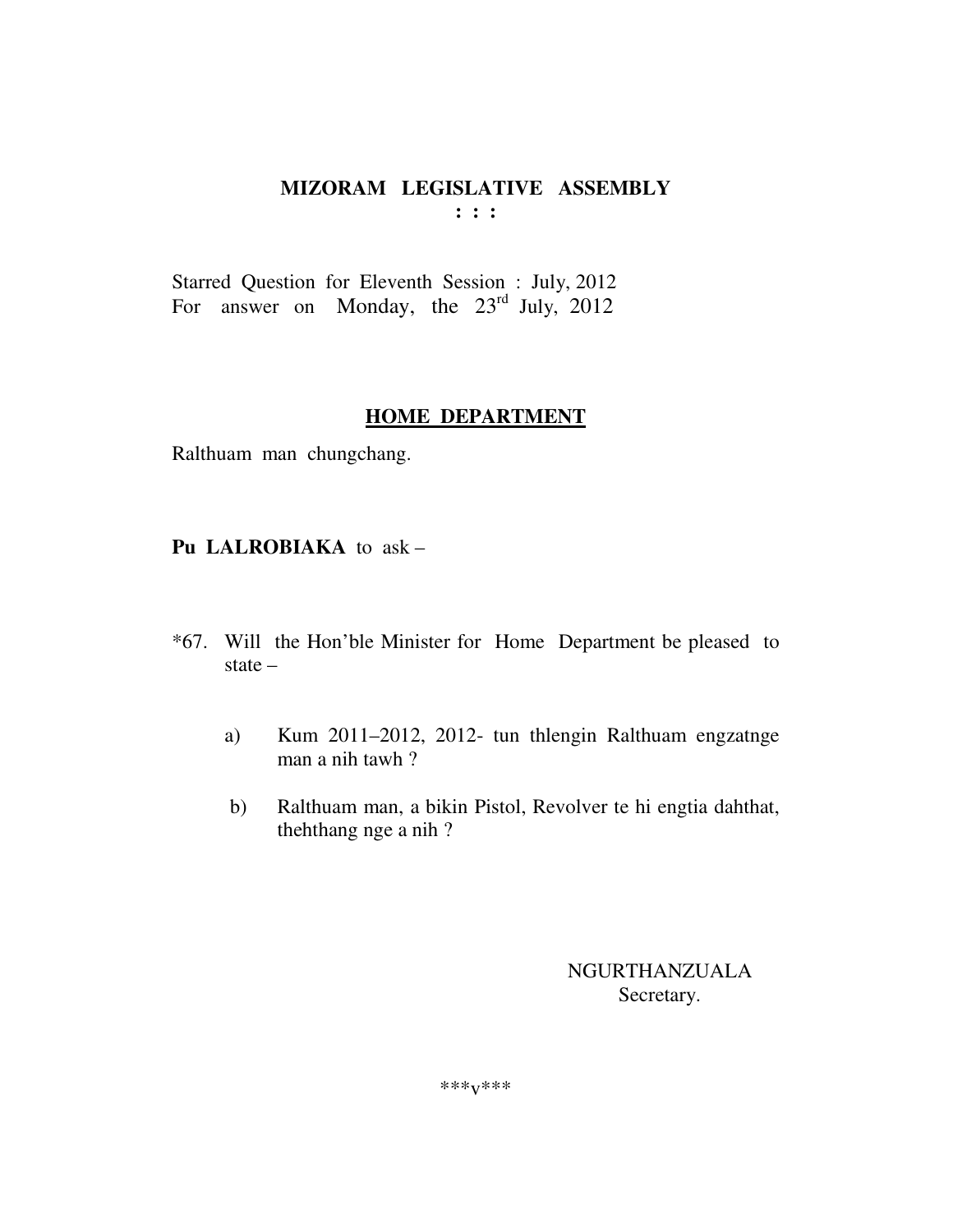Starred Question for Eleventh Session : July, 2012 For answer on Monday, the 23<sup>rd</sup> July, 2012

#### **HOME DEPARTMENT**

Thingsai Police Check gate chungchang.

#### **Pu JOHN SIAMKUNGA** to ask –

\*68. Will the Hon'ble Minister for Home Department be pleased to state –

Thingsai Police Check gate hi kum 2010 khan hman tan a ni a, mimal in luahin check gate hi siam a ni a. Engtikah nge thuam a, a pangngai anga kaltir tum a nih?

> NGURTHANZUALA Secretary

\*\*m\*\*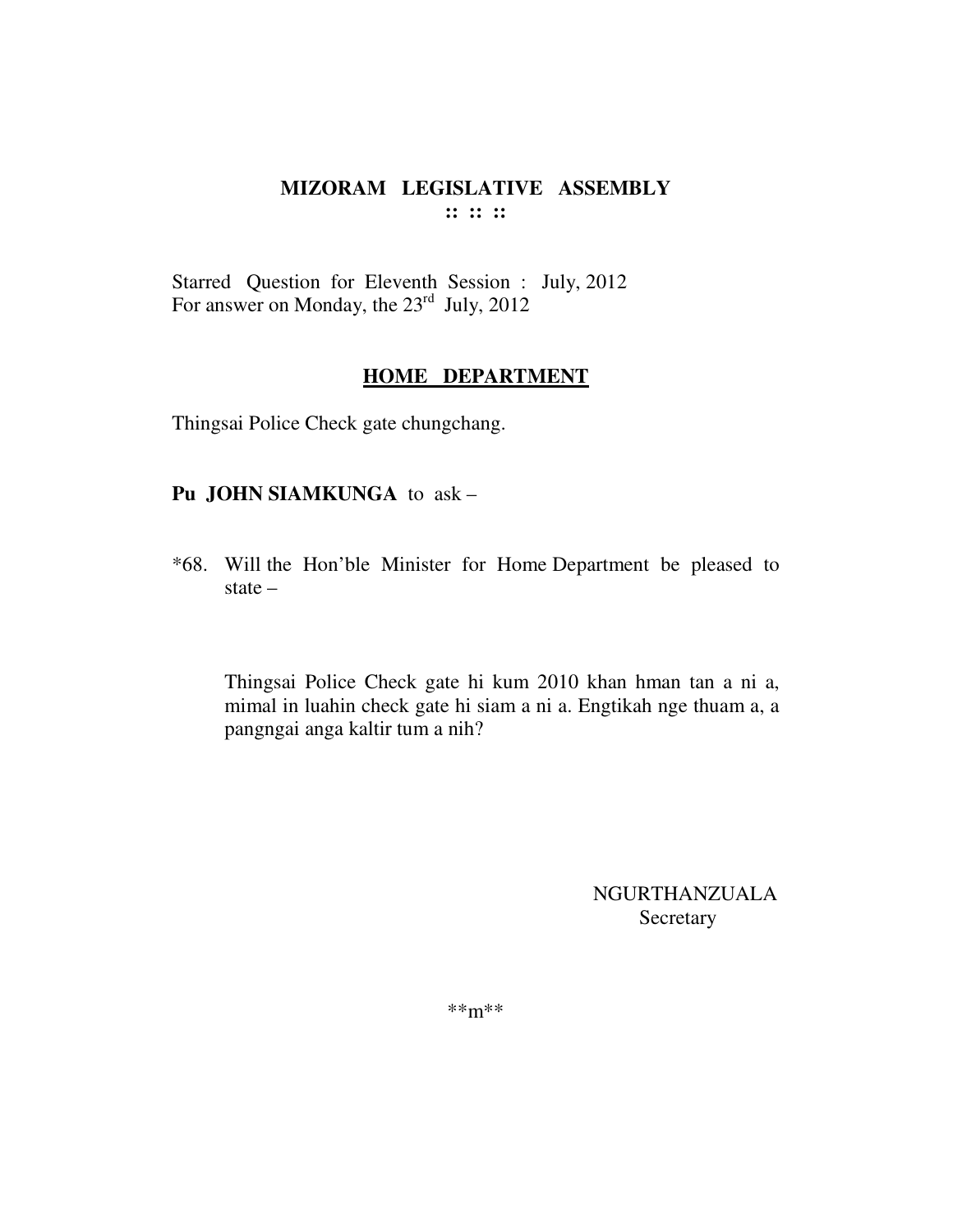Starred Question for Eleventh Session : July, 2012. For answer on Monday, the 23<sup>rd</sup> July 2012.

#### **LOCAL ADMINISTRATION DEPARTMENT**

Sihphir Village Council Boundary chungchang

## Pu R. LALRINAWMA to ask -

\*69. Will the Hon'ble Minister for Local Administration Department be pleased to state -

Sihphir Village Council Boundary, Aizawl to Silchar road KM 15 (post) starting point-a hmangin tih kha a dik loh avangin siam that a ni ta em ?

> NGURTHANZUALA Secretary

 $\dots$ ...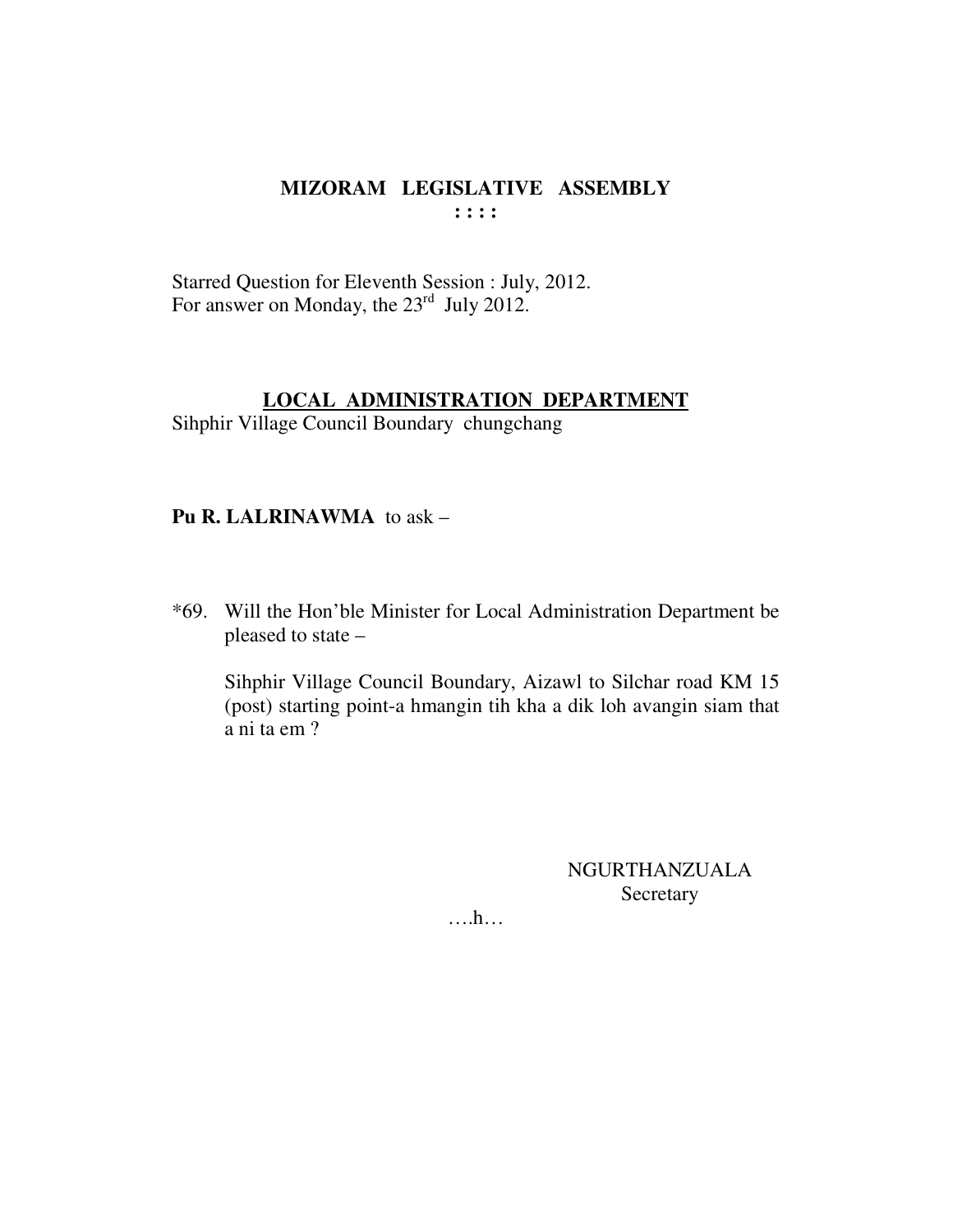## MIZORAM LEGISLATIVE ASSEMBLY  $\cdots$   $\cdots$   $\cdots$

Starred Question for Eleventh Session : July, 2012 For answer on Monday, the  $23^{\text{rd}}$  July, 2012

## **LAW & JUDICIAL DEPARTMENT**

High Court chungchang.

## Pu B. LALTHLENGLIANA to ask -

- \*70. Will the Hon'ble Minister for Law & Judicial Department be pleased to state -
	- $(a)$ Engvangin nge Mizoram hi High Court pek kan la nih ve  $1<sub>oh</sub>$ ?
	- $(b)$ Kan dil ve loh vang nge? Remna thuthlung hi India hian a palzut hrim hrim?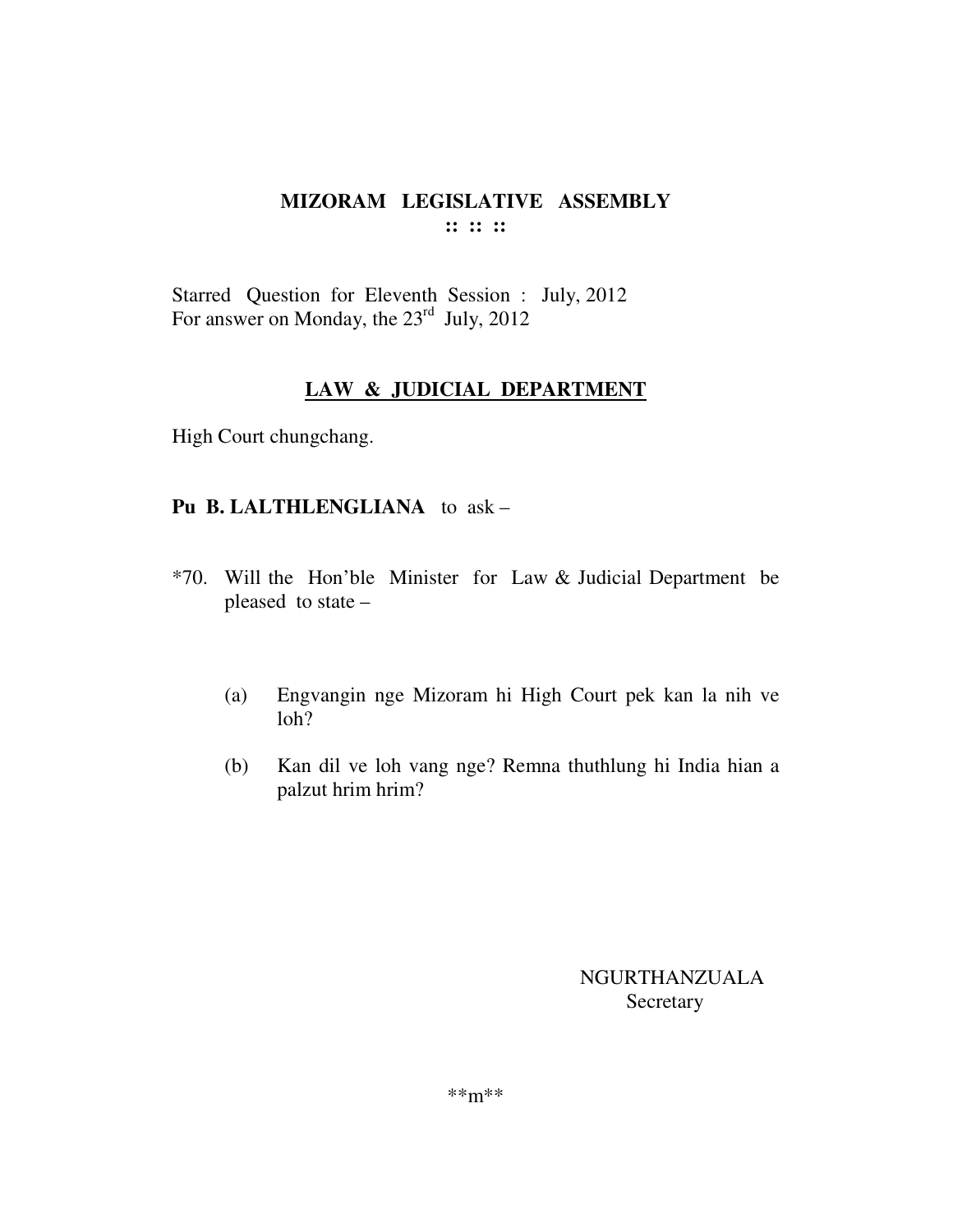Starred Question for Eleventh Session : July, 2012. For answer on Monday, the  $23<sup>rd</sup>$  July, 2012.

#### **HOME DEPARTMENT**

Kanghmun tlangdunga Outpost dah chungchang.

### **Pu LALROBIAKA** to ask -

\*71. Will the Hon'ble Minister for Home Department be pleased to state –

Kanghmun tlangdungah engtikah nge Police Outpost dah theih a nih ang?

> NGURTHANZUALA Secretary.

…nt…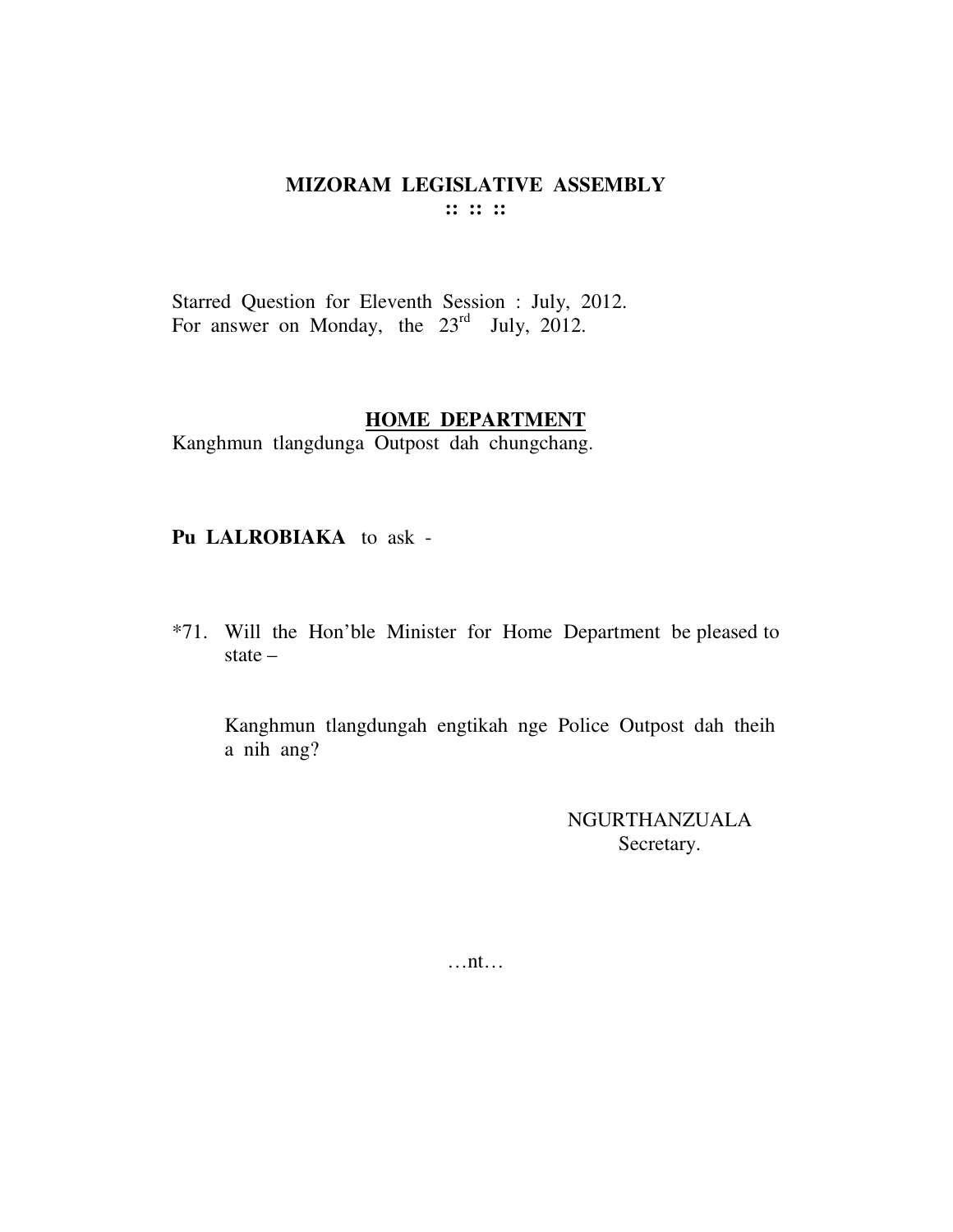Starred Question for Eleventh Session : July, 2012. For answer on Monday, the  $23<sup>rd</sup>$  July, 2012.

### **TAXATION DEPARTMENT**

Entertainment Tax atanga sum hmuh chungchang.

### **Pu T.T. ZOTHANSANGA** to ask -

\*72. Will the Hon'ble Minister for Taxation Department be pleased to state –

Sorkarin Entertainment Tax atangin kum 2011-1012 ah engzatnge sum a hmuh?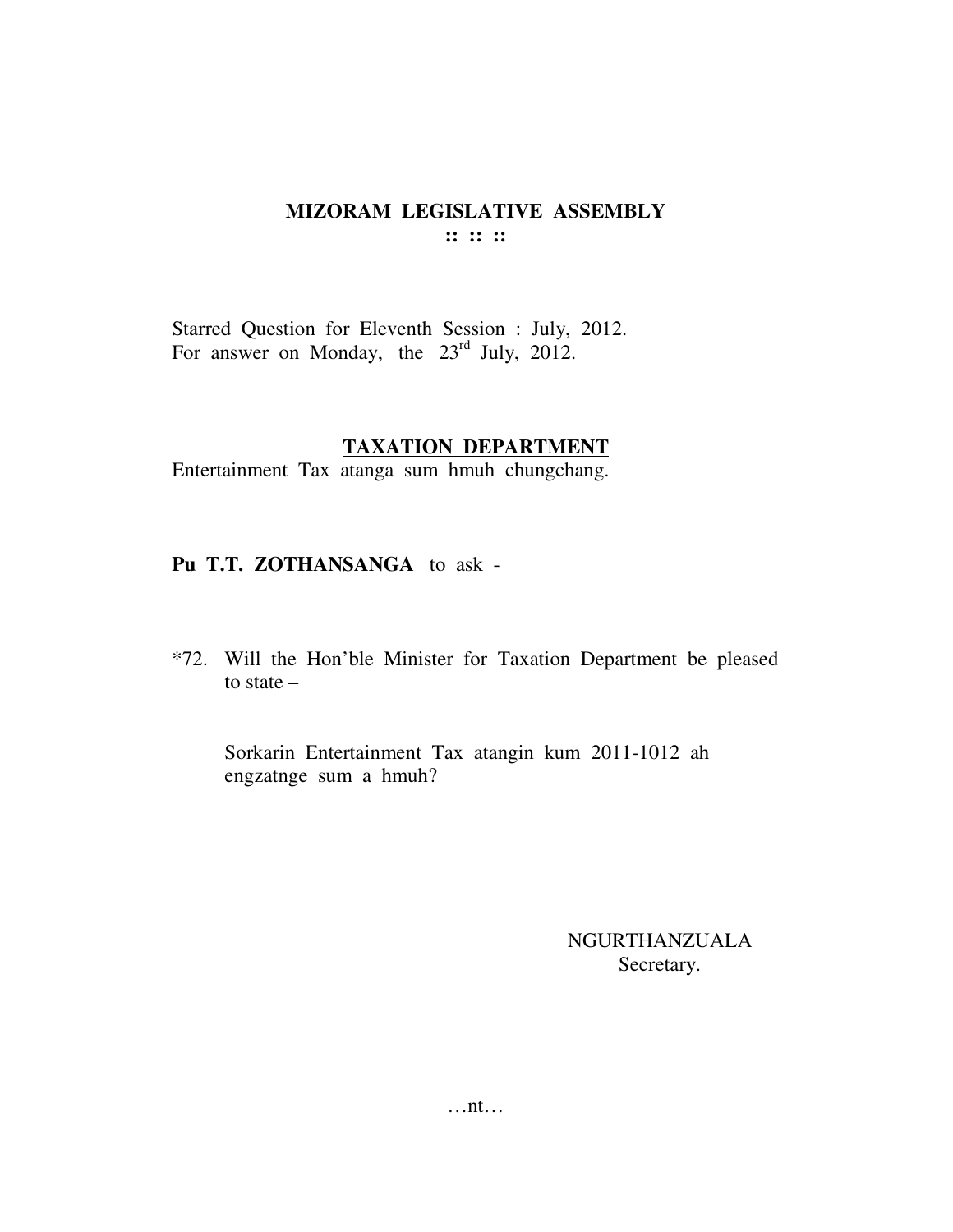Starred Question for Eleventh Session : July, 2012.<br>For answer on Monday, the 23<sup>rd</sup> July 2012.

#### **HOME DEPARTMENT**

IPS officer rank chungchang

## Pu HMINGDAILOVA KHIANGTE to ask -

\*73. Will the Hon'ble Minister for Home Department be pleased to state  $-$ 

Mizoram Sawrkar hnuaia thawk turin IPS Officer rank hrang hrang engzatnge lo chhuak mek?

> NGURTHANZUALA Secretary

 $\dots$ ...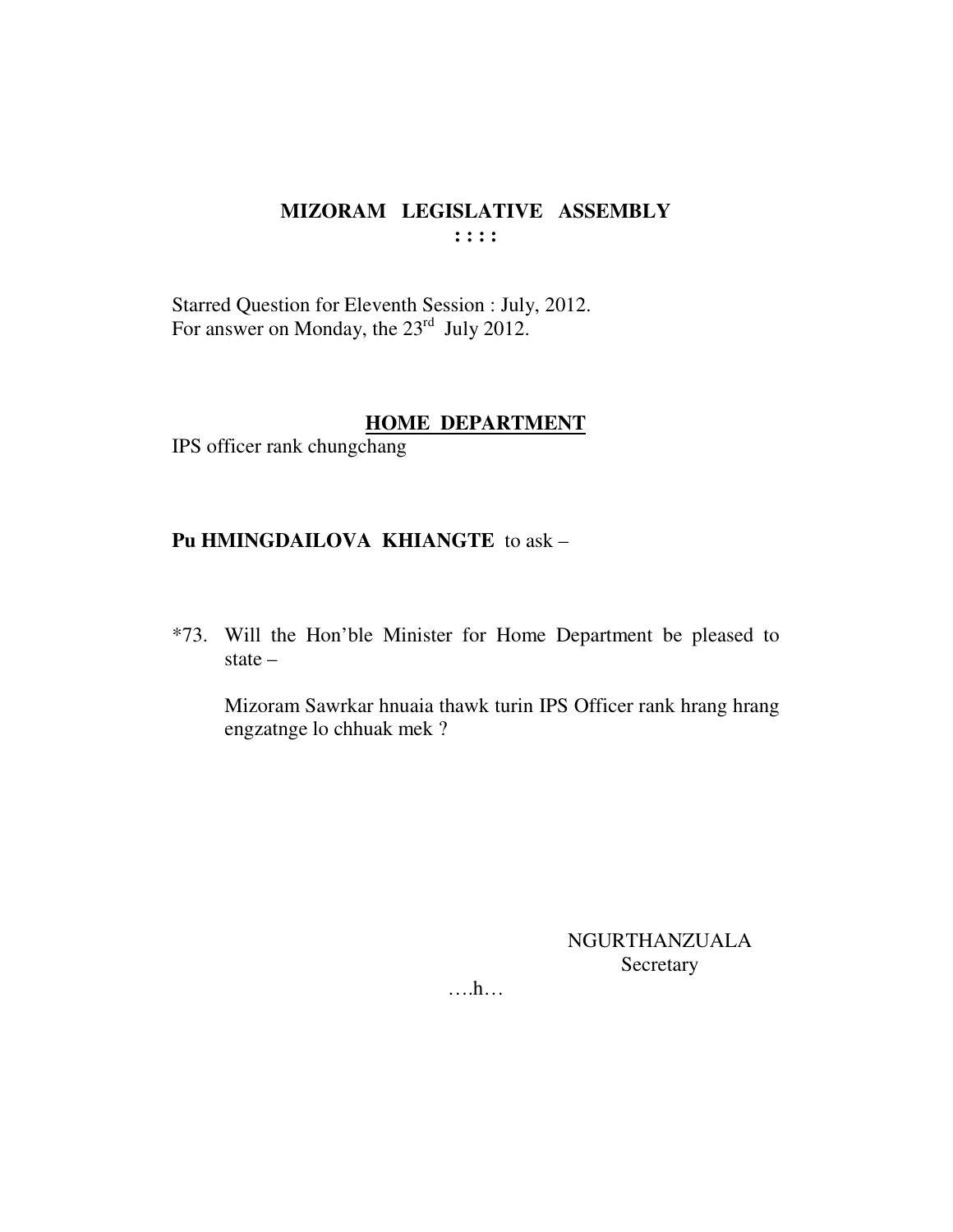Starred Question for Eleventh Session : July, 2012. For answer on Monday, the  $23<sup>rd</sup>$  July, 2012.

## **FOOD, CIVIL SUPPLIES & CONSUMER AFFAIRS DEPARTMENT**

Buhfai chungchang.

## **Pu K. LIANTLINGA** to ask –

\*74. Will the Hon'ble Minister for Food, Civil Supplies & Consumer Affairs Department be pleased to state –

 a) Kum 2009 – 2010, 2010 – 2011, 2011 – 2012 chhung hian Buhfai Economic Cost-in M.Tonne engzatnge kan Sawrkar hian a lei min hrilh thei em?

 b) Tun kum thum chhung hian kan Sawrkar hian Buhfai (Economic Cost) lei nan sum engzatnge a sen?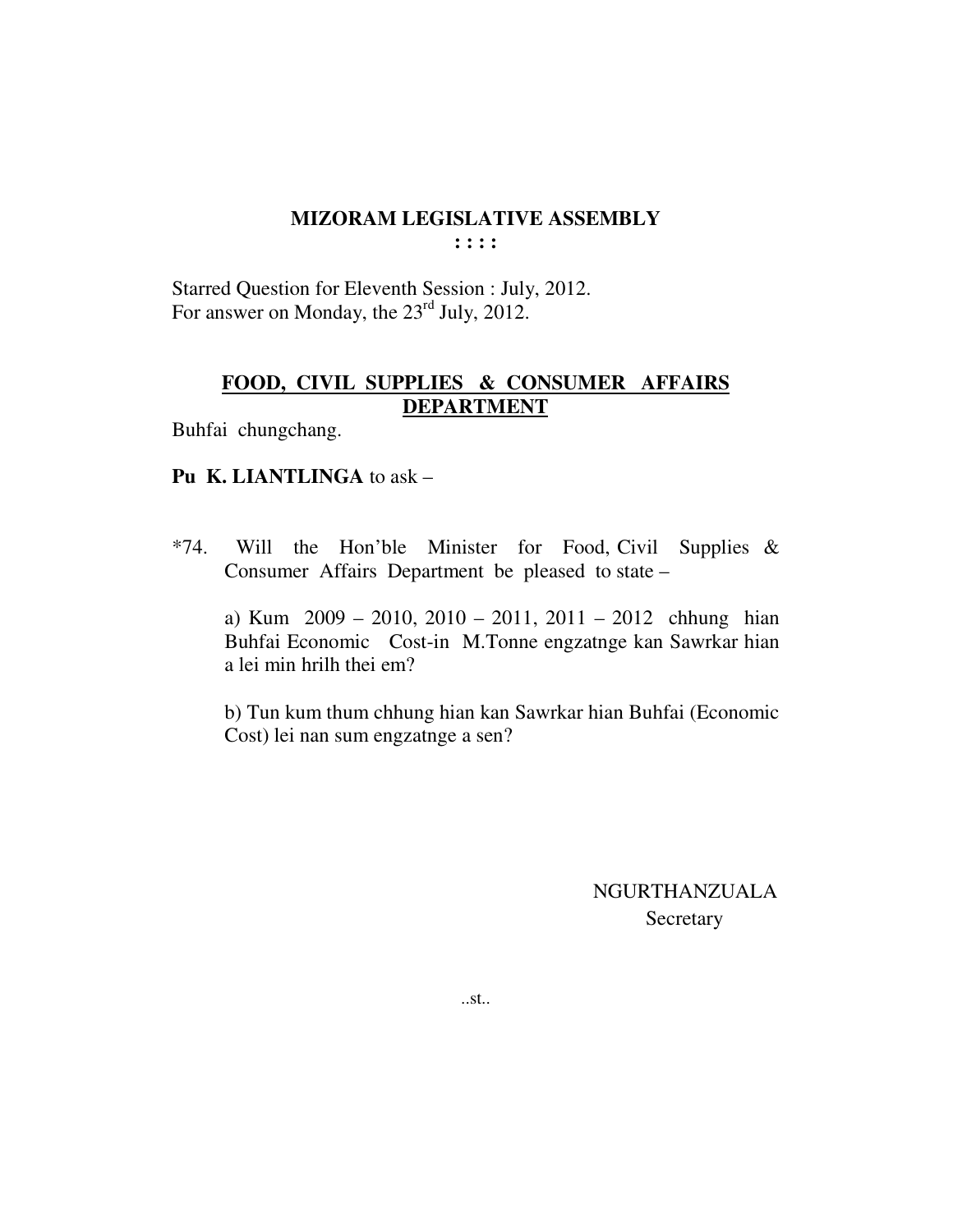Starred Question for Eleventh Session : July, 2012. For answer on Monday, the 23<sup>rd</sup> July, 2012.

#### **TAXATION DEPARTMENT**

Private Hospital atanga revenue hmuh chungchang.

**Pu T.T. ZOTHANSANGA** to ask -

\*75. Will the Hon'ble Minister for Taxation Department be pleased to state –

Mizorama Private Hospital-te atangin Sorkarin 2009-2010, 2010-2011, 2011-2012 chhungin Revenue engzatnge a dawn?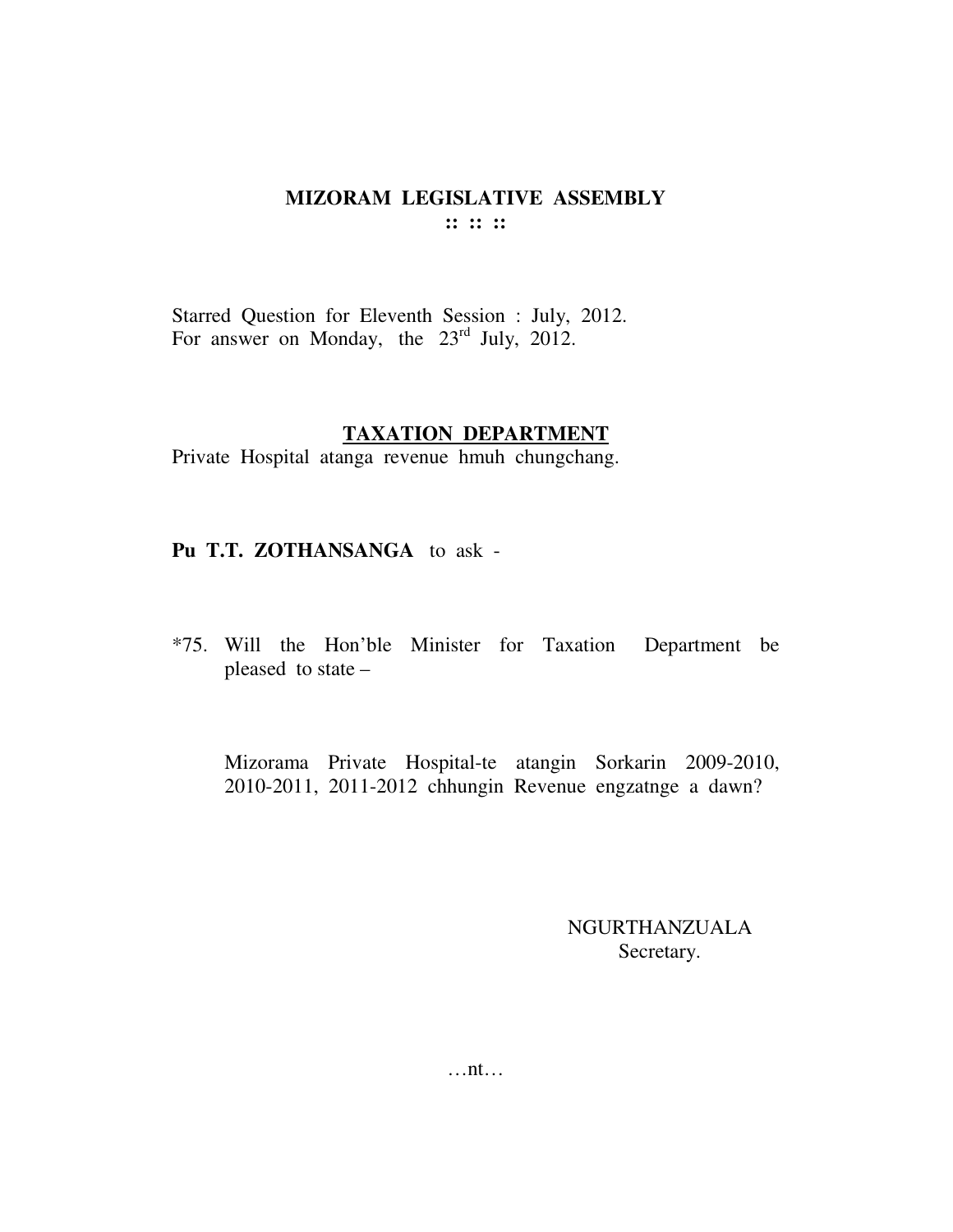Starred Question for Eleventh Session : July, 2012. For answer on Monday, the 23<sup>rd</sup> July 2012.

### **TAXATION DEPARTMENT**

Way Bill chungchang.

**Pu K. LIANTLINGA** to ask –

- \*76. Will the Hon'ble Minister for Taxation Department be pleased to state –
	- a) Coal (lungalhthei) Mizoram chhunga lak luh nan hian VAT (Way Bill) Permit siamsak theih a ni em ?
	- b) Mizoram chhunga Coal (Lungalhthei) lakluh nan VAT (Way Bill) mi engzat hnenah nge pek a nih tawh ?

NGURTHANZUALA **Secretary** 

….h…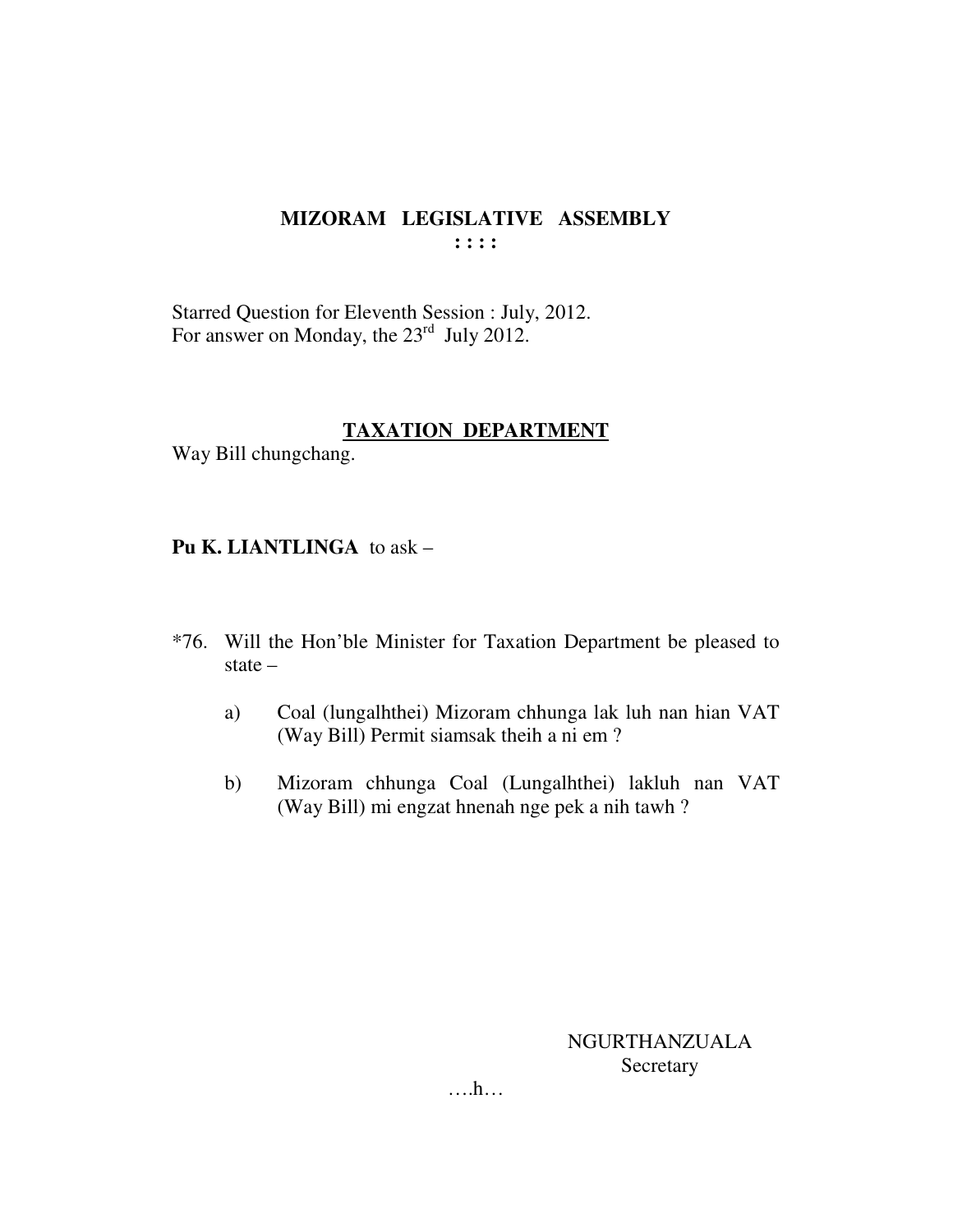## MIZORAM LEGISLATIVE ASSEMBLY  $\mathbf{::} :: \mathbf{::}$

Starred Question for Eleventh Session : July, 2012<br>For answer on Monday, the 23<sup>rd</sup> July, 2012

## **HOME DEPARTMENT**

Zokhawsanga Assam Rifles insawn chungchang.

Lt. Col. Z.S. ZUALA to ask -

\*77. Will the Hon'ble Minister for Home Department be pleased to state  $-$ 

Zokhawsanga Assam Rifles insawn progress min hrilh thei em?

**NGURTHANZUALA** Secretary

 $***m***$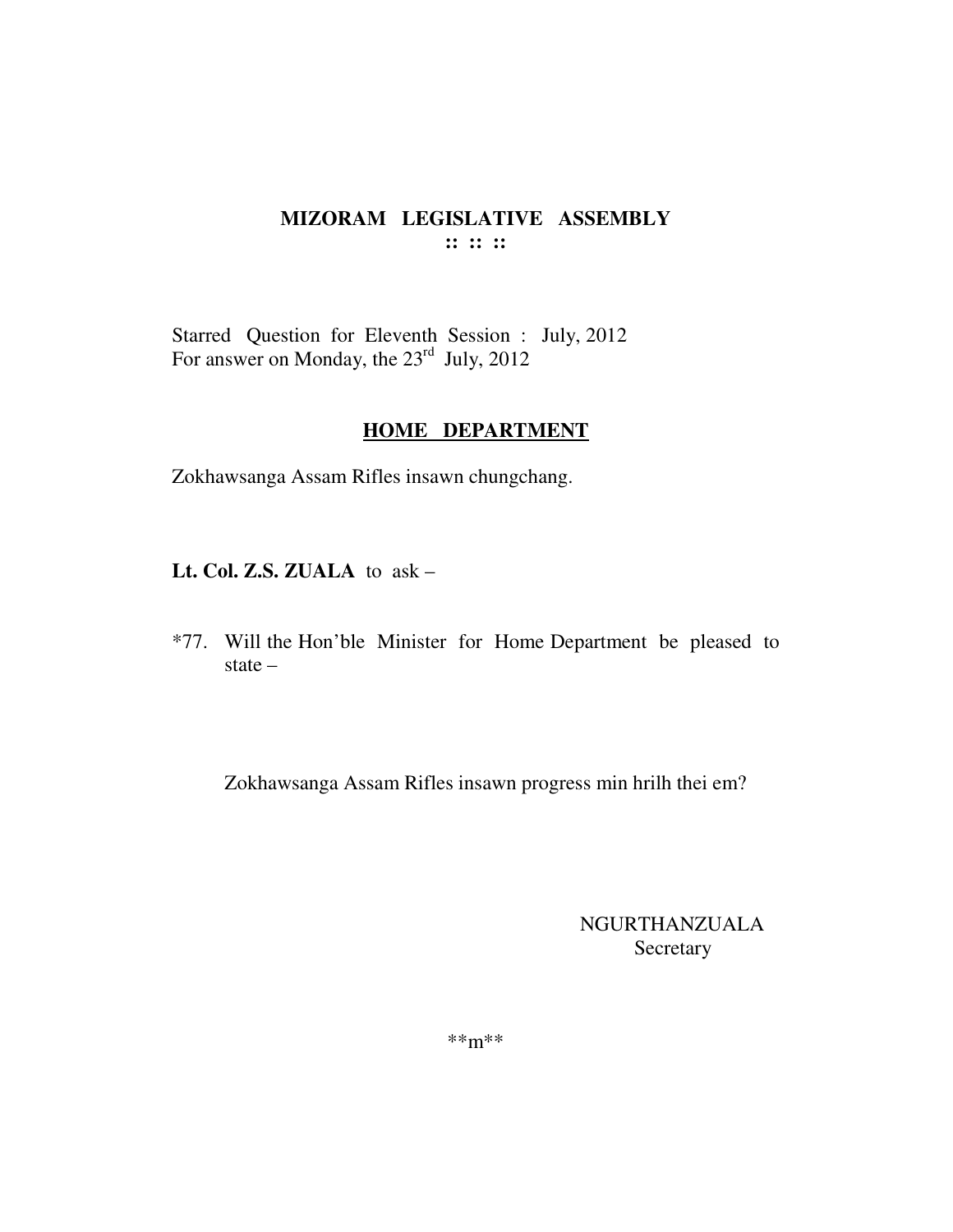Starred Question for Eleventh Session : July, 2012. For answer on Monday, the 23<sup>rd</sup> July, 2012.

## **URBAN DEVELOPMENT & POVERTY ALLEVIATION DEPARTMENT**

Urban Development Fund chungchang.

## **Pu K. LIANTLINGA** to ask -

- \*78. Will the Hon'ble Minister for Urban Development & Poverty Alleviation Department be pleased to state –
	- (a) Kum 2010-2011, 2011-2012 atana Urban Development Fund 13th Finance Commission-in a earmark kha hmuh kim a ni tawh em?
	- (b) Kum 2010-2011, 2011-2012 chhung atan  $13^{th}$  Finance Commission-in Performance grant AMC atan a ruahman kha hmuh a ni tawh em?

NGURTHANZUALA Secretary.

…nt…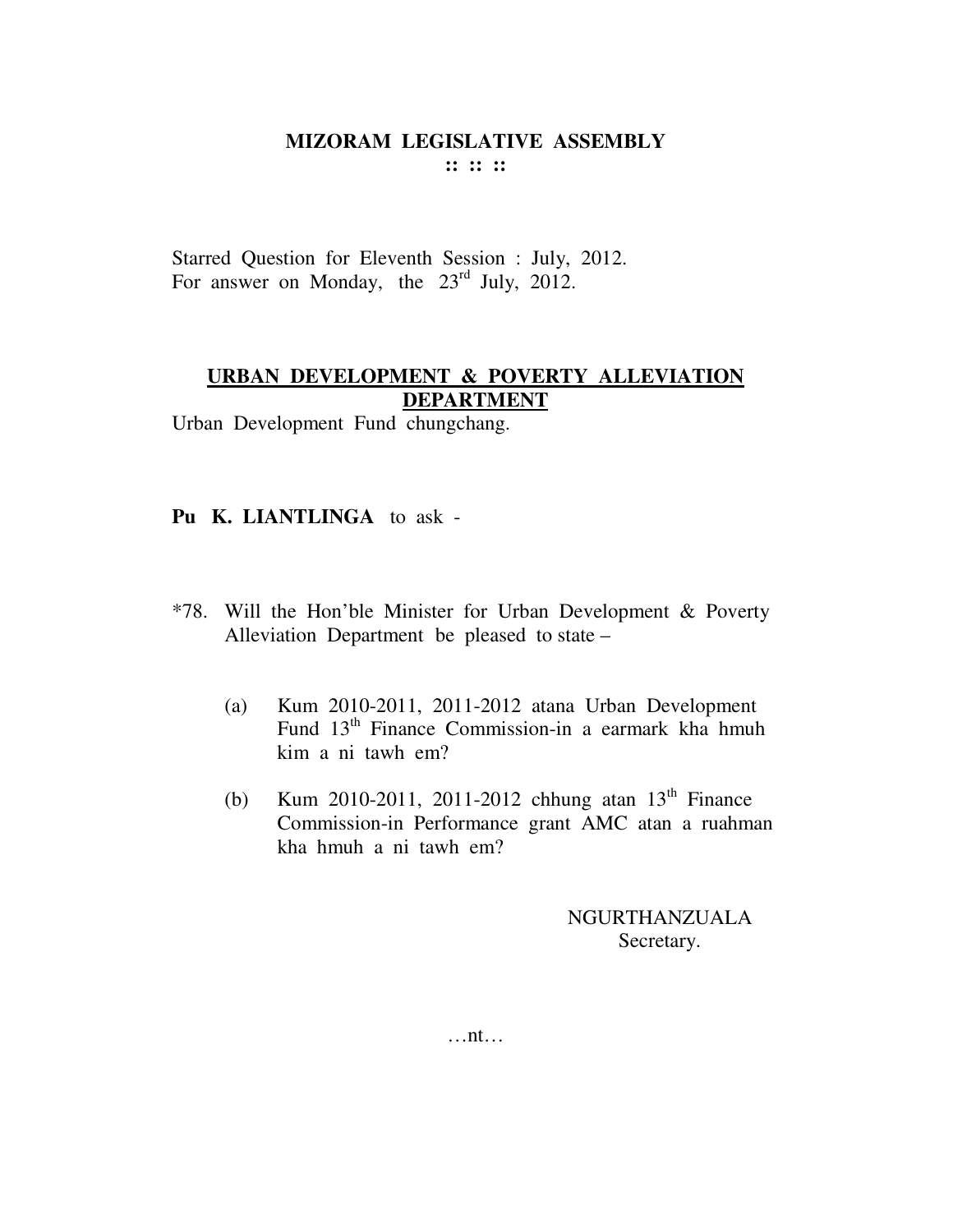#### MIZORAM LEGISLATIVE ASSEMBLY

 $: : : : :$ Starred Question for Eleventh Session : July, 2012. For answer on Monday, the 23<sup>rd</sup> July, 2012.

# **HOME DEPARTMENT**

Dungtlanga Police Out-post dah chungchang

#### Pu LALDUHOMA to ask -

\*79. Will the Hon'ble Minister for Home Department be pleased to state  $-$ 

Dungtlangah Police Outpost dah tum a ni em?

NGURTHANZUALA Secretary

 $...st...$